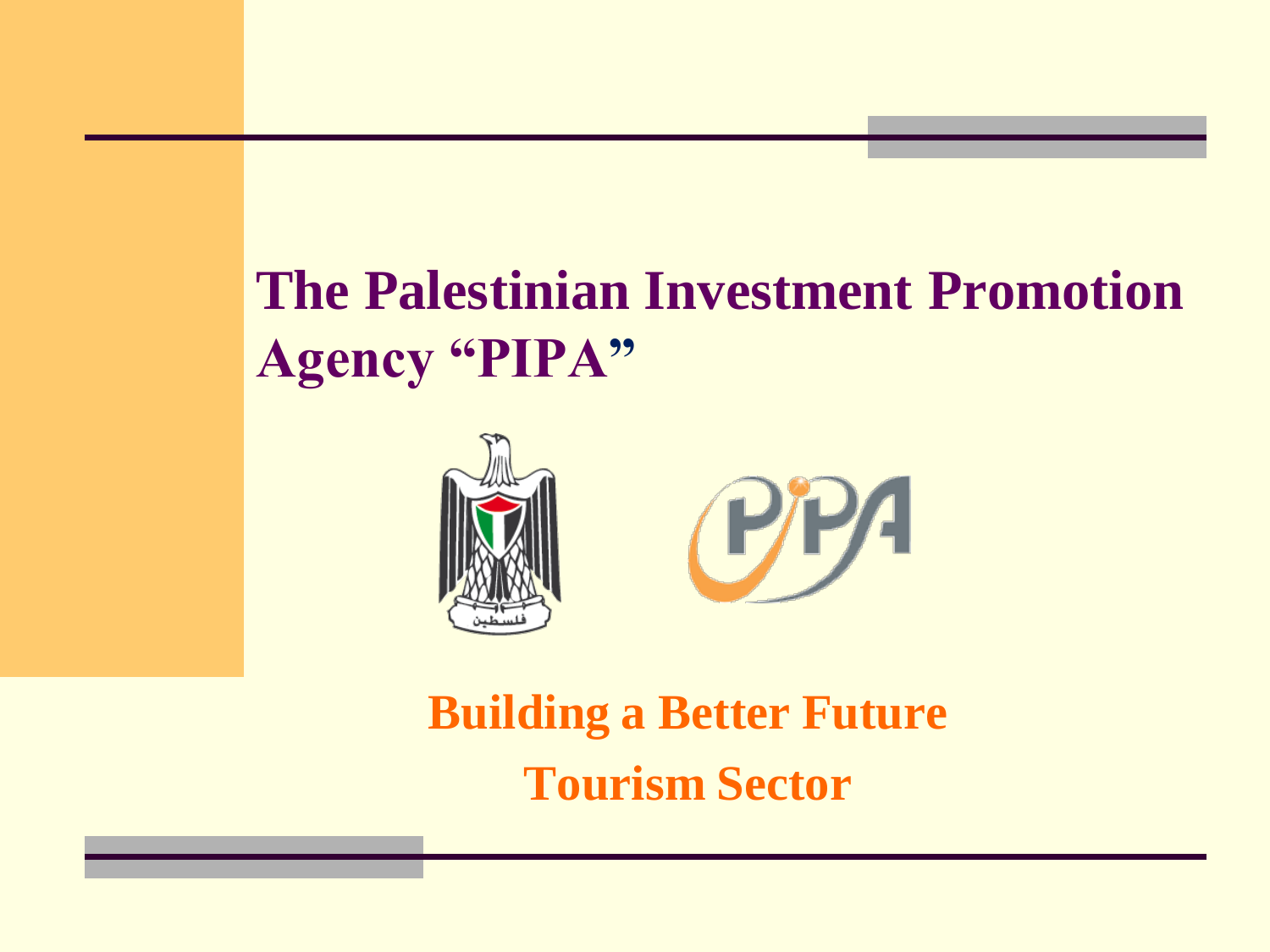# **Contents**

- Characteristics of Tourism sector
- **Tourism sector**
- **T** Tourism companies that received investment incentives from PIPA
- Investment incentives and criteria
- Targeted sectors and investment opportunities
- Success stories
- Palestine's commitment to investors
- Palestine competitiveness
- Role of the Palestinian Investment Promotion Agency "PIPA"

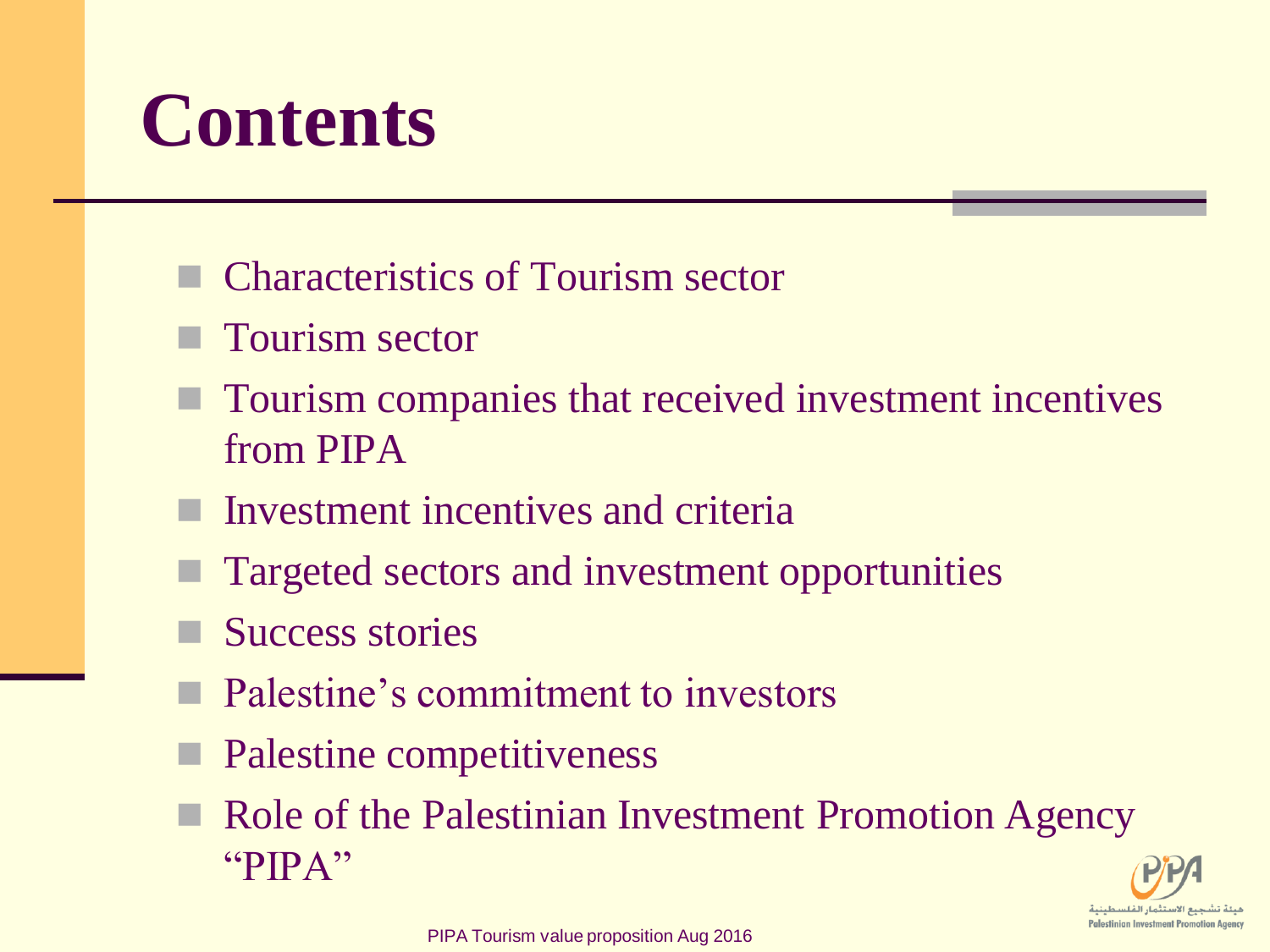## **Characteristics of Tourism sector**



|  | 70SDItal1t |  |  |  |
|--|------------|--|--|--|
|  |            |  |  |  |

113 Hotels

2,797 Hotels employee

Over 6,000 rooms

24.9% Occupancy rate

13,902 Bed's

600,362 Guests

1.4 Million night

5% Contribution to GDP 2.5 M tourists visited Palestine 37% Families had internal visits 300 Travel Agencies 26 Museums and archives activities 84 Arts and entertainment activities

100 Tourism agencies

170 Guides

33,023 Sector employee

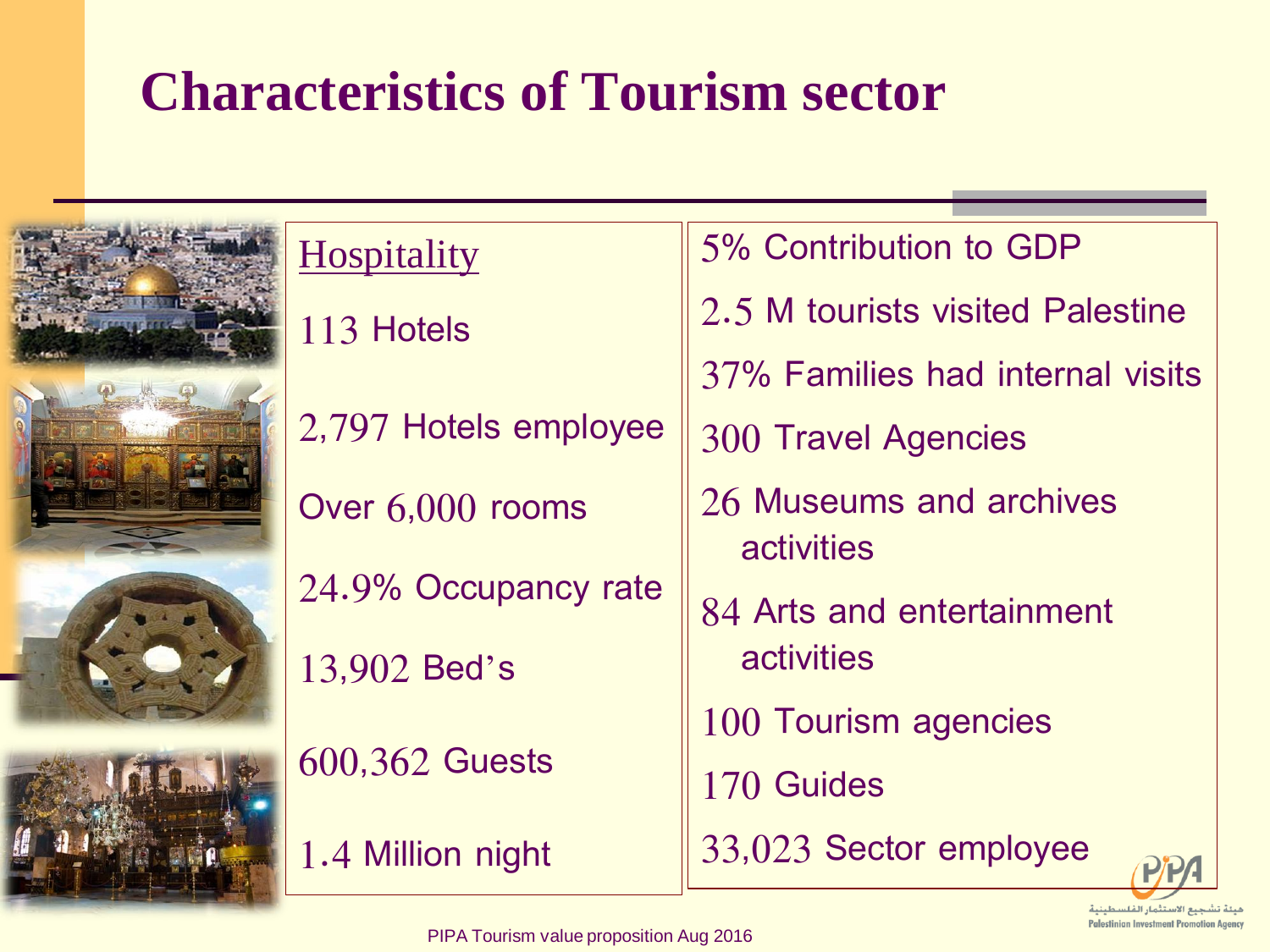### **Characteristics of Tourism Sector**

- Large amount of attractions sites
- Plenty of archaeological sites
- Religious sites
- Hotel rating system
- Tourism agencies
- Tourists diversity 52% Europe, 11% Asia, 12.5% USA & Canada, 2.5% Africa, 10% internal, 12% other country
- Unique geographical location

 Where Palestine is characterized as a connection point between Africa and Asia with place of many historical civilizations, And its cities has geographical and climatic diversity

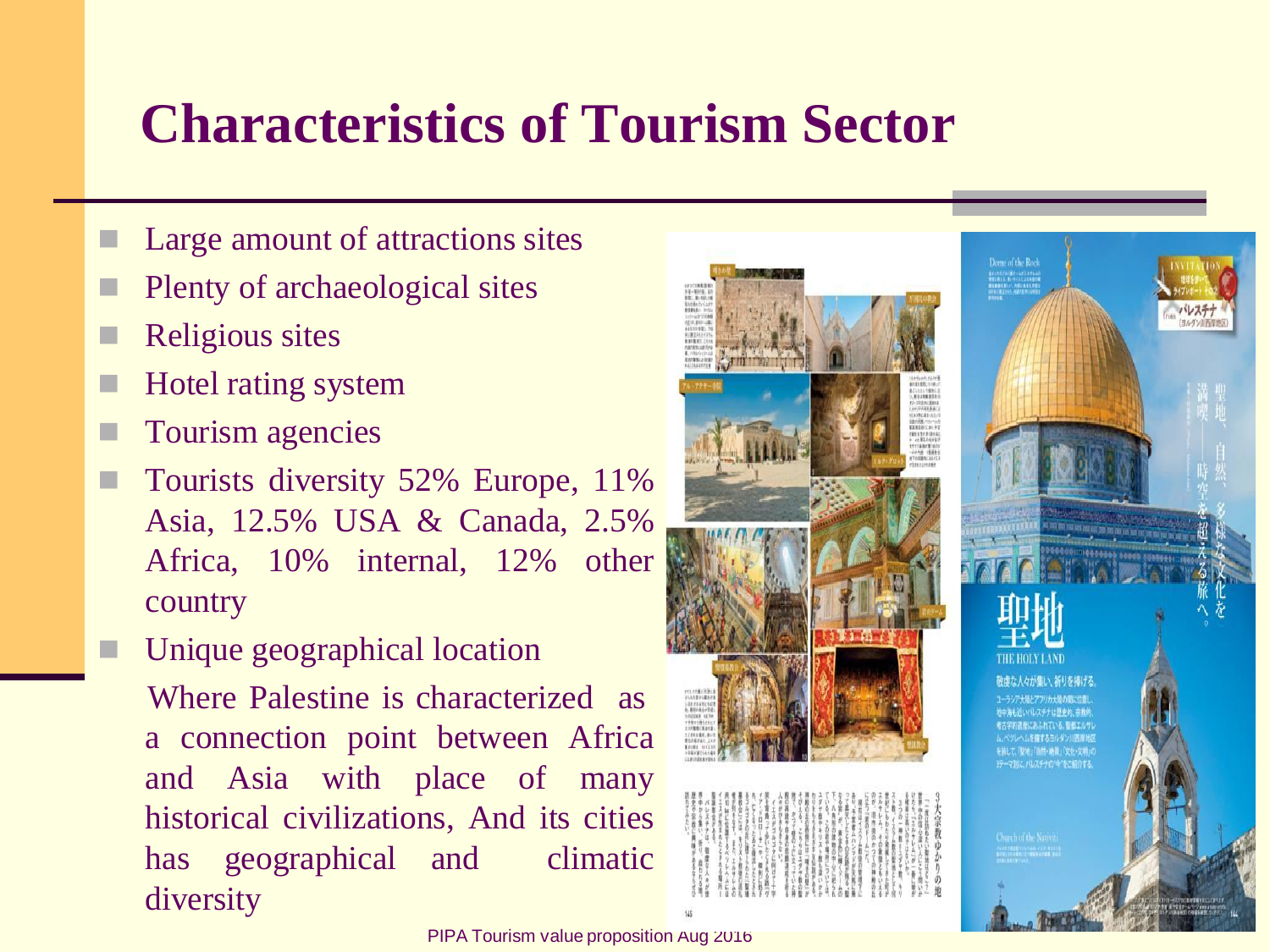### **Tourism sectors**

**Religious Tourism:** over 3 billion pilgrims are looking to visit Terra Santa (nativity church, Jerusalem, Nazareth, Jericho), and (AQSA mosque, Hebron)

**Medical tourism:** Dead see and related industries, as the world bank estimations the related chemical industries would generate 918 USD millions, and the related services would generate 290 USD millions net revenues and generate over 2,900 direct jobs

 **Cultural tourism:** social and cultural heritage, sites, museums, cultural centers as the 666 center operated more than 9 thousands activity and served more than 105 thousand visitors

**Environmental tourism:** 48 nature reserves









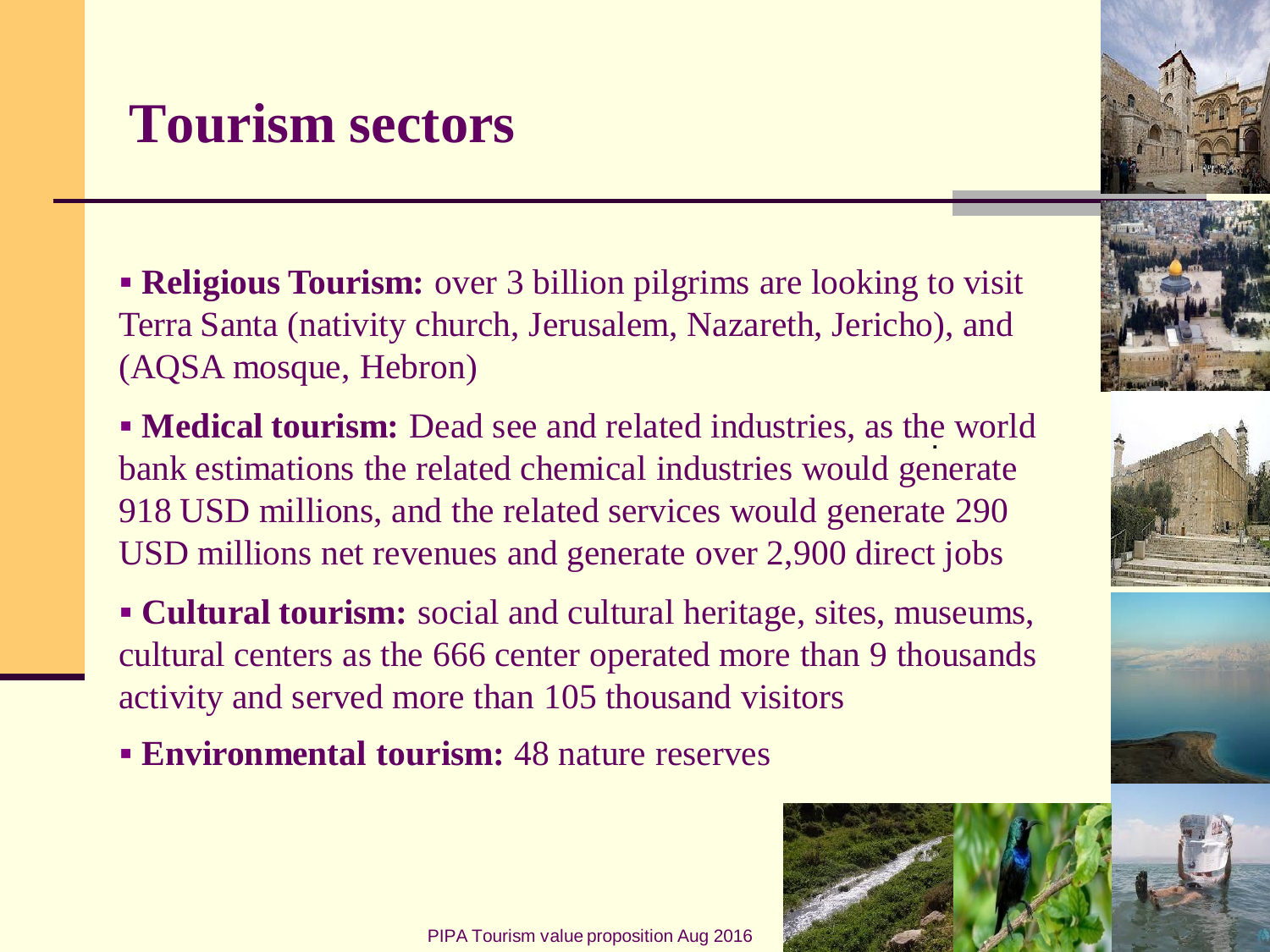### **Tourism companies that received investment incentives from PIPA**

- 98 Projects received incentives
- 3,875 Direct jobs created
- 144 USD M projects gross investments
- 6 Projects in partnership or joint ventures from (UAE, USA, KSA, Jordan)

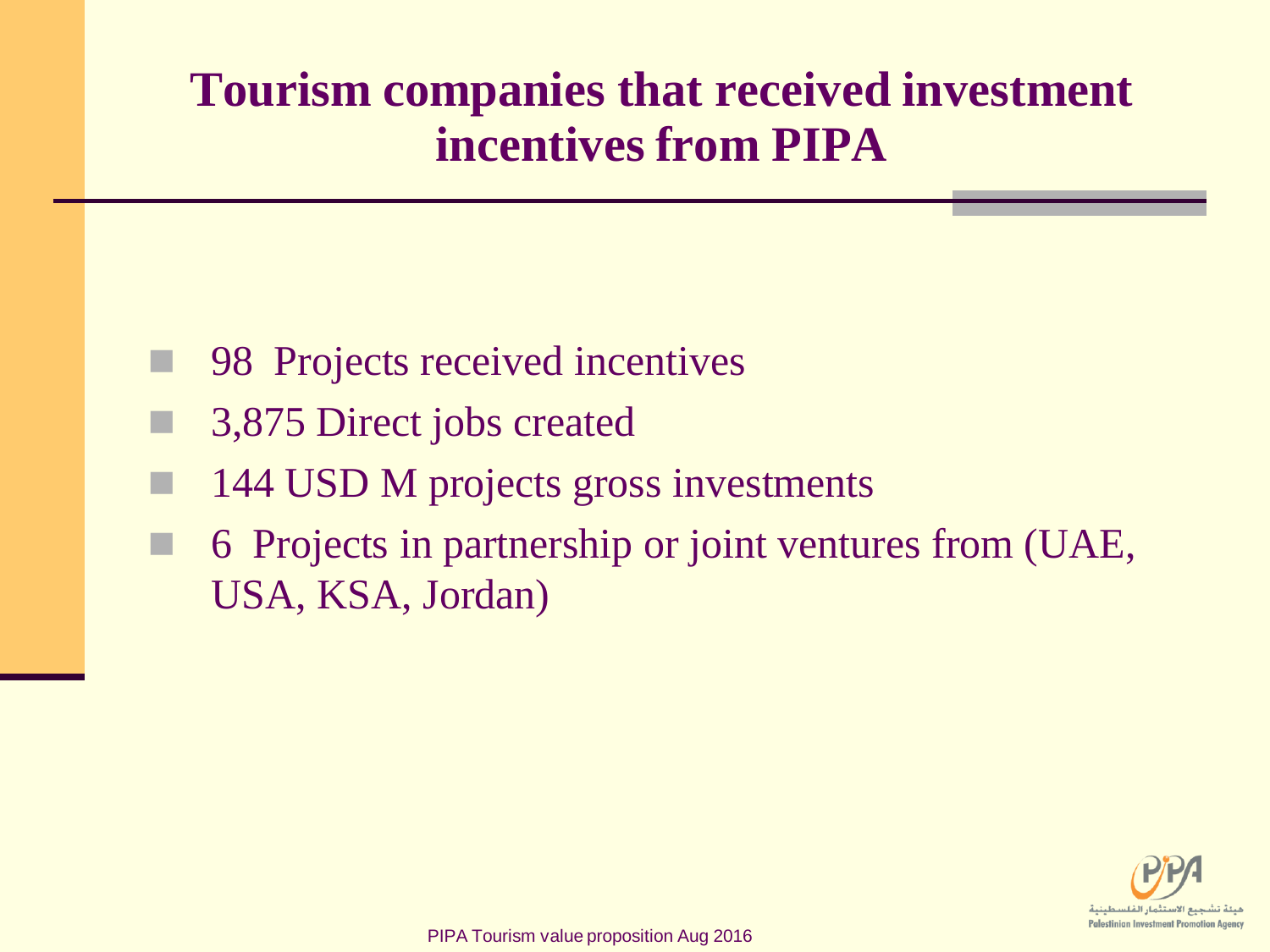# **Investment incentives and criteria**

#### Law No. (1) for year 1998 and its amendments: Investment incentives

- 0% for agriculture cultivation and livestock
- 5% Income tax for a period of (5) years
- $\Box$  10% Income tax for a period of (3) years
- Custom incentives on investment machinery
- Incentives contract package (sector, location, transfer of knowledge..)

#### Criteria: (Industry, Tourism, Agriculture)

- 25 New jobs or added
	- 40% Produce exported
- 70% Local content (materials and machinery)



Guarantees:

 $\checkmark$  No distinction between foreign or local investors, Investor can have a free ownership

 $\checkmark$  Investors may freely transfer all financial resources any time and with any currency accepted by the investor

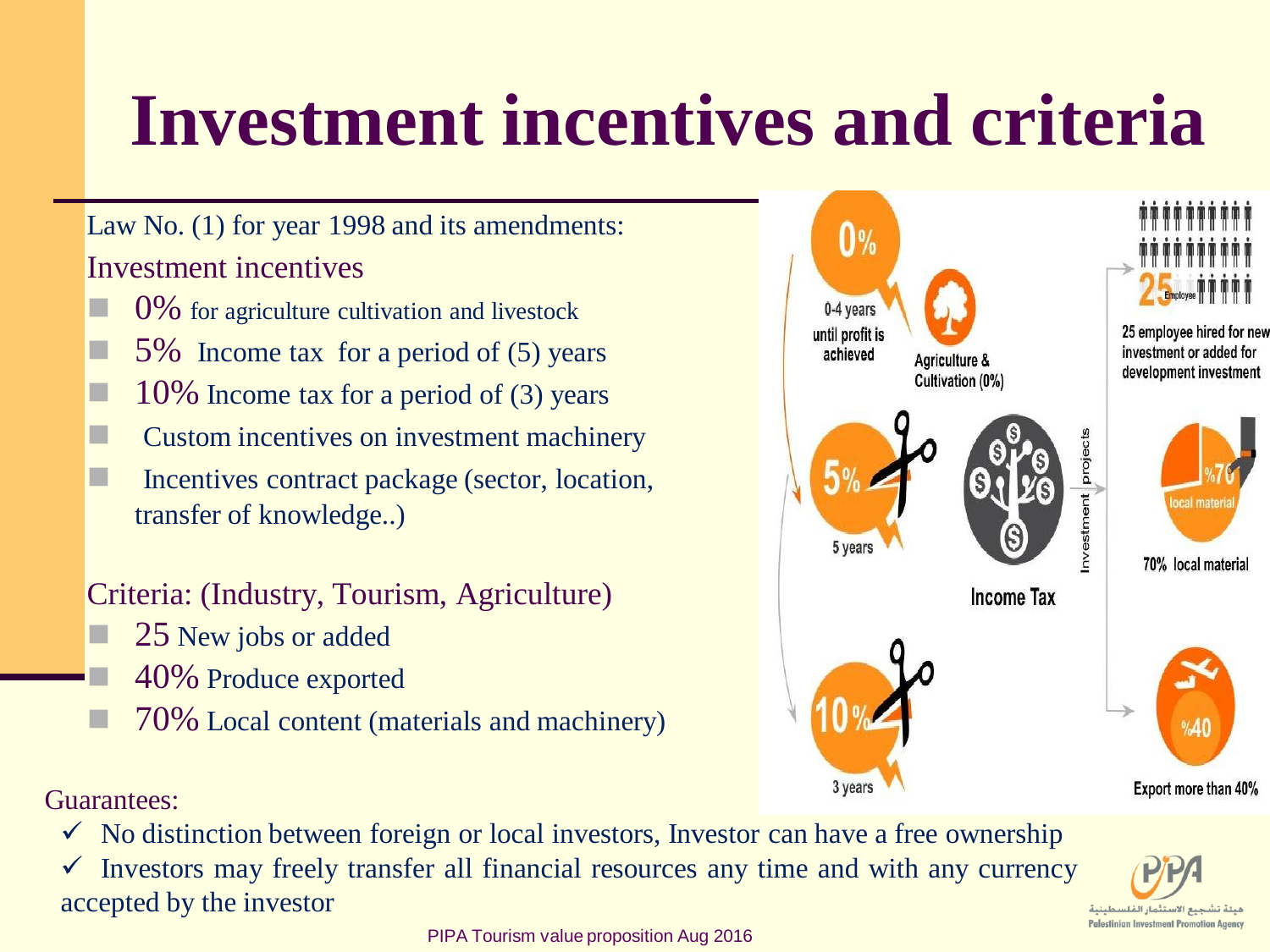

### Targeted sectors in Palestine









Agriculture (Roses, Strawberry, Dates, Olive oil and its products, fishery), Fund and financial services (Insurance, Loan guarantee, funds), ICT (Incubators, Research and Development, Excellence centers, Call centers, Software development, games development) Infrastructure, Real Estate and construction, Industry (Stone and Marble, Food and Beverage, Pharmaceuticals and cosmetics, light industries), Energy (Renewable energy, Gas and Oil industries) , Logistics and Transportation ( storing, packaging, shipping fright services) Health, Tourism (Pilgrims services, Tour operators, Hospitality)

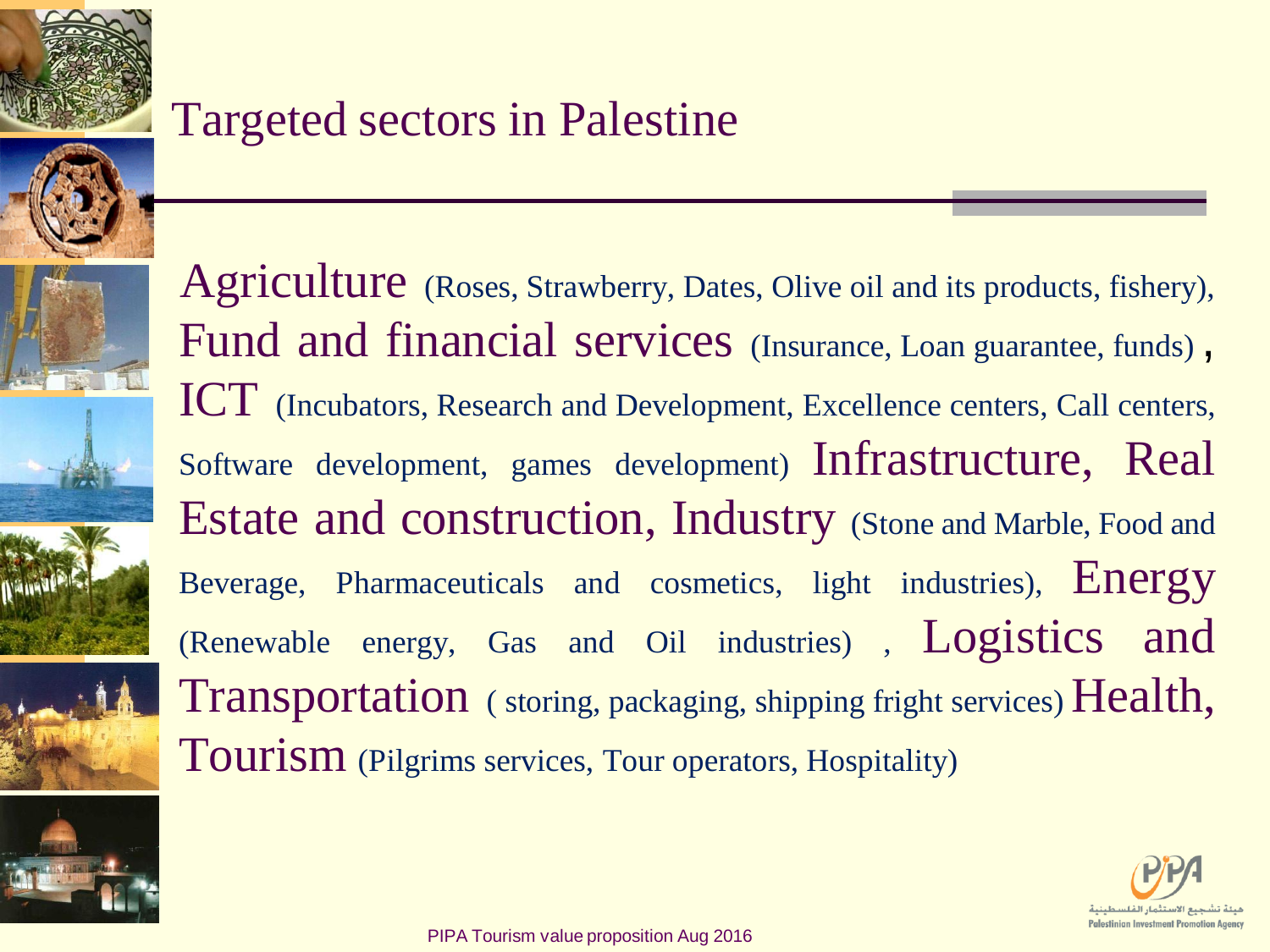# Investment opportunities

| <b>Project</b>                 | <b>Invested capital</b> | <b>Required investment</b> | <b>ROI</b> |
|--------------------------------|-------------------------|----------------------------|------------|
| Logistics and services         | 375,000                 | 1,125,000                  | 23%        |
| <b>Recreational facilities</b> | 2,254,394               | 664,474                    | 4%         |
| <b>Hotels</b>                  | 21,436,368              | 11,989,000                 | 25%        |
| <b>Commercial centers</b>      | 5,661,500               | 6,124,000                  | 7.5%       |
| Tourist service center         | 420,000                 | 2,060,000                  | 9%         |
| Conference halls               | 583,746                 | 560,854                    | 8%         |
| <b>Total</b>                   | 30,749,008              | 22,524,228                 |            |

#### All figures in USD

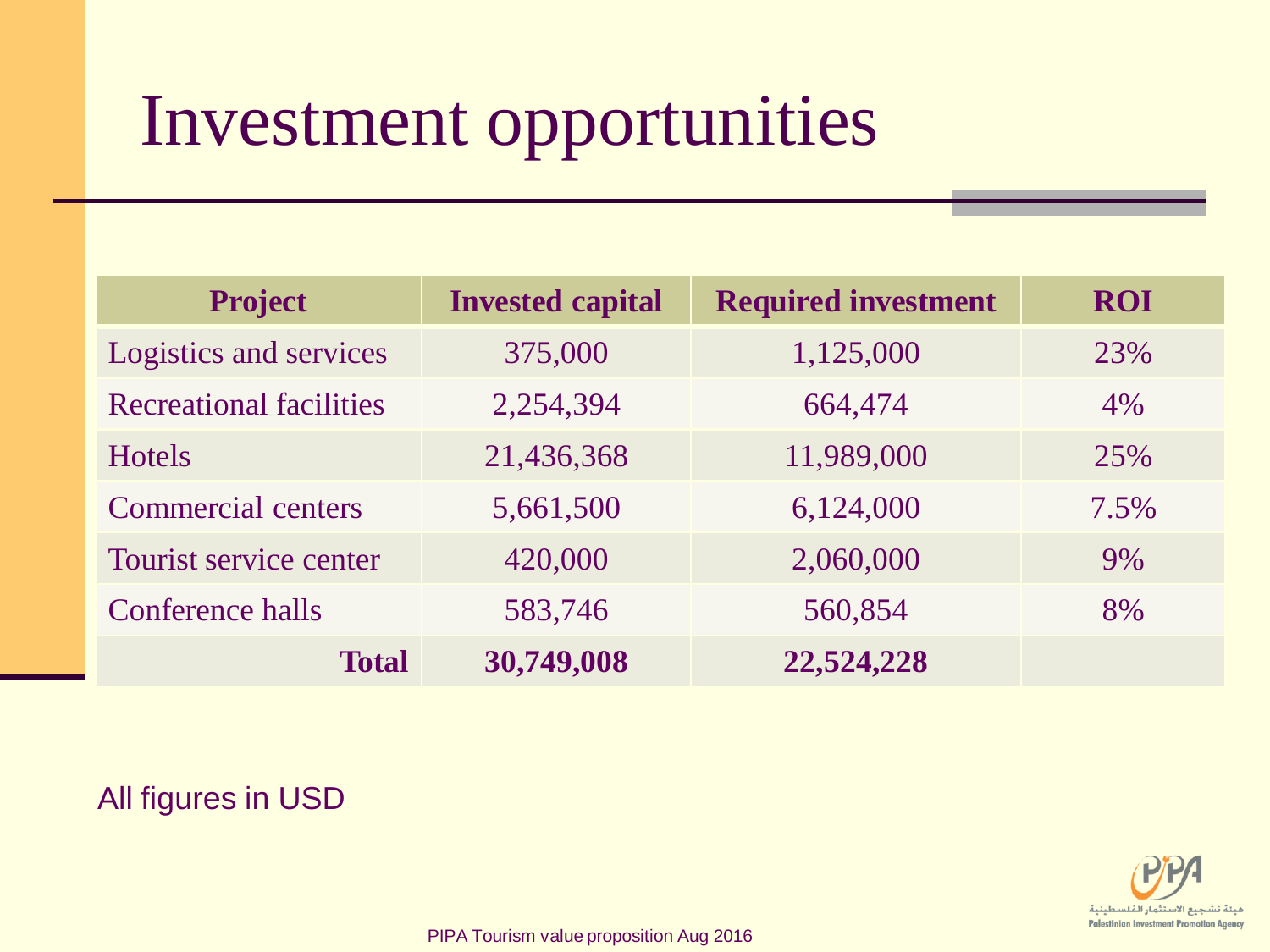Success story







PIPA Tourism value proposition Aug 2016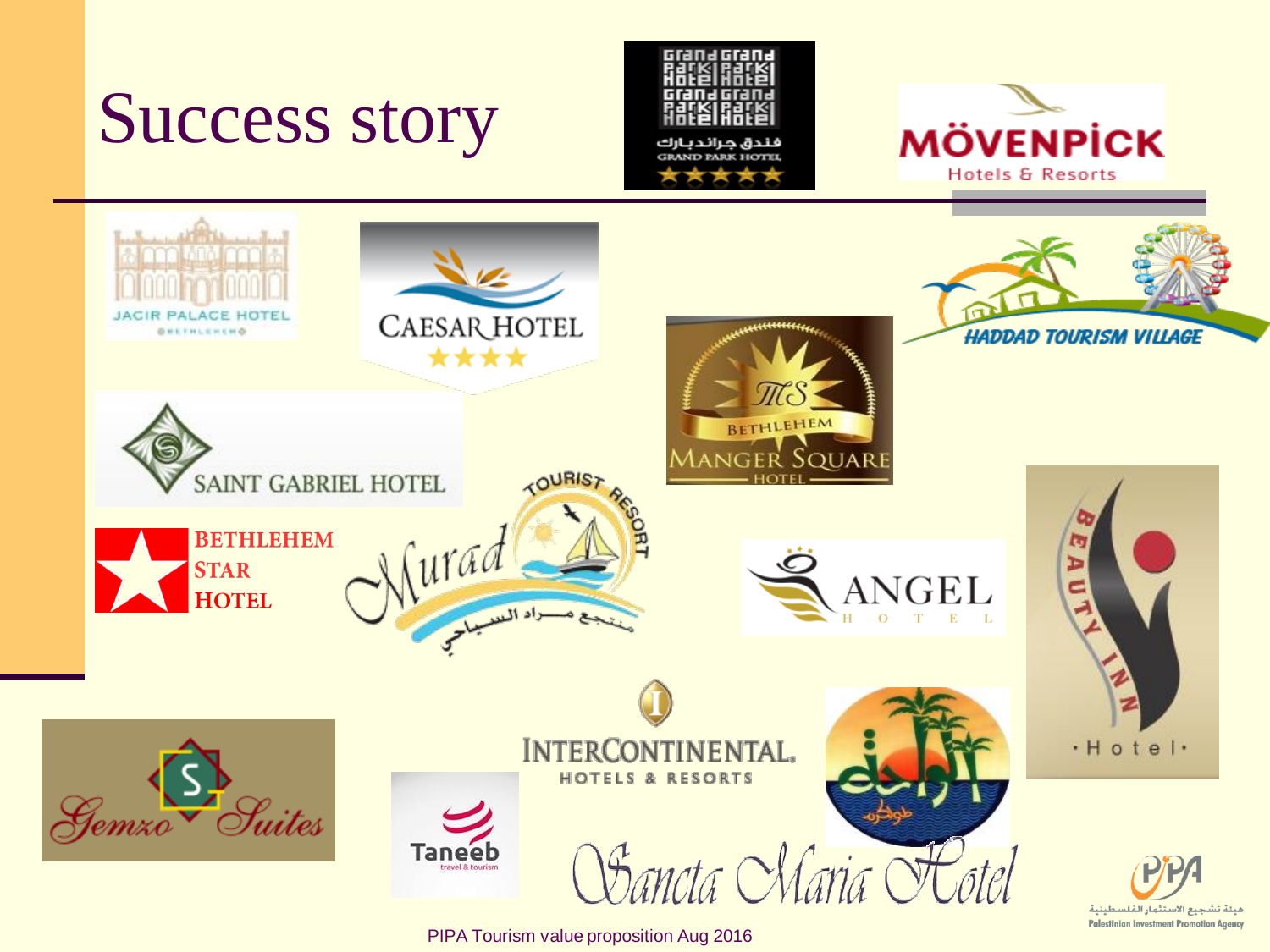# **Palestine's commitment to investors**

- **Figure 12** Free investment in all sectors and any percentage
- Free money transfer, i.e capital and revenue
- No confiscation, nationalization
- Equal treatment for investors

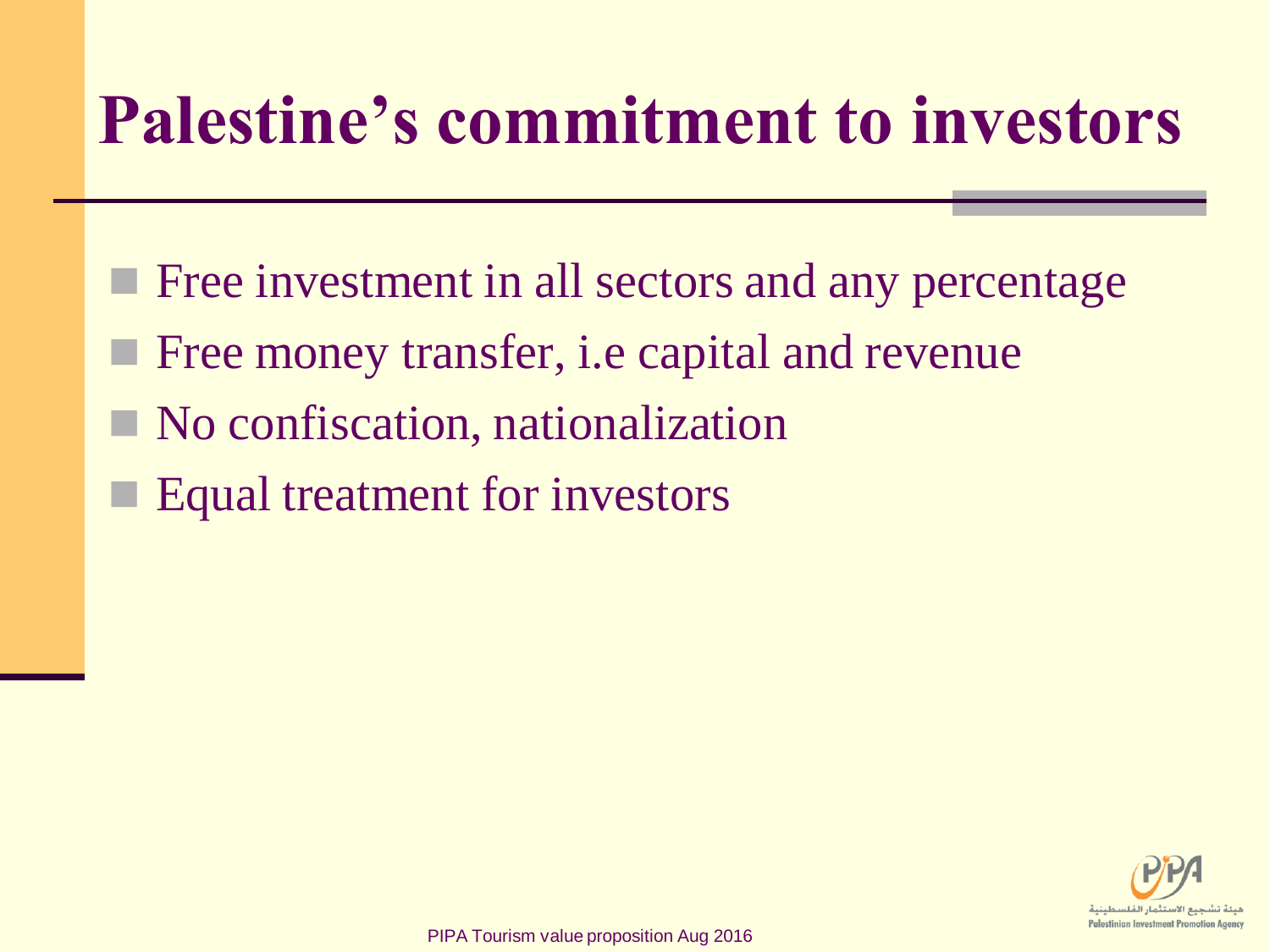## **Palestine competitiveness**

- Government commitment to have a truly **enabling investment environment** Language and literacy: multi language literacy; Literacy Rate % aged 15 and above is 95.3%
- Education: Students of Secondary Stage (enrollment Ratio): 64.0%; Community Colleges Graduates: 12,584 (2010/2011); Universities Graduates:201,389 (2010/2011) ; Graduates of High Education & Vocational Training among 15 yrs old and over (End 2005): 14.5% (End 2005)(skilled labor force)
- Strong private sector partners and business leaders
- Liberal laws and regulations that allow investors to easily get started and register the type of company that suits there business, this is mainly reflected in the company registration law
- Palestine has also supported the creation of a very organized and active financial systems that allows many banks to operate under PMA. And allow for the creation of effective capital market authority.
- Foreign trade, Palestine has signed various trade treaties with EU, EFTA, US, CANADA and many bilateral treaties with the Arab worldـع الاسـتثمار الفلسطـنا

**Palestinian Investment Promotion Agenc**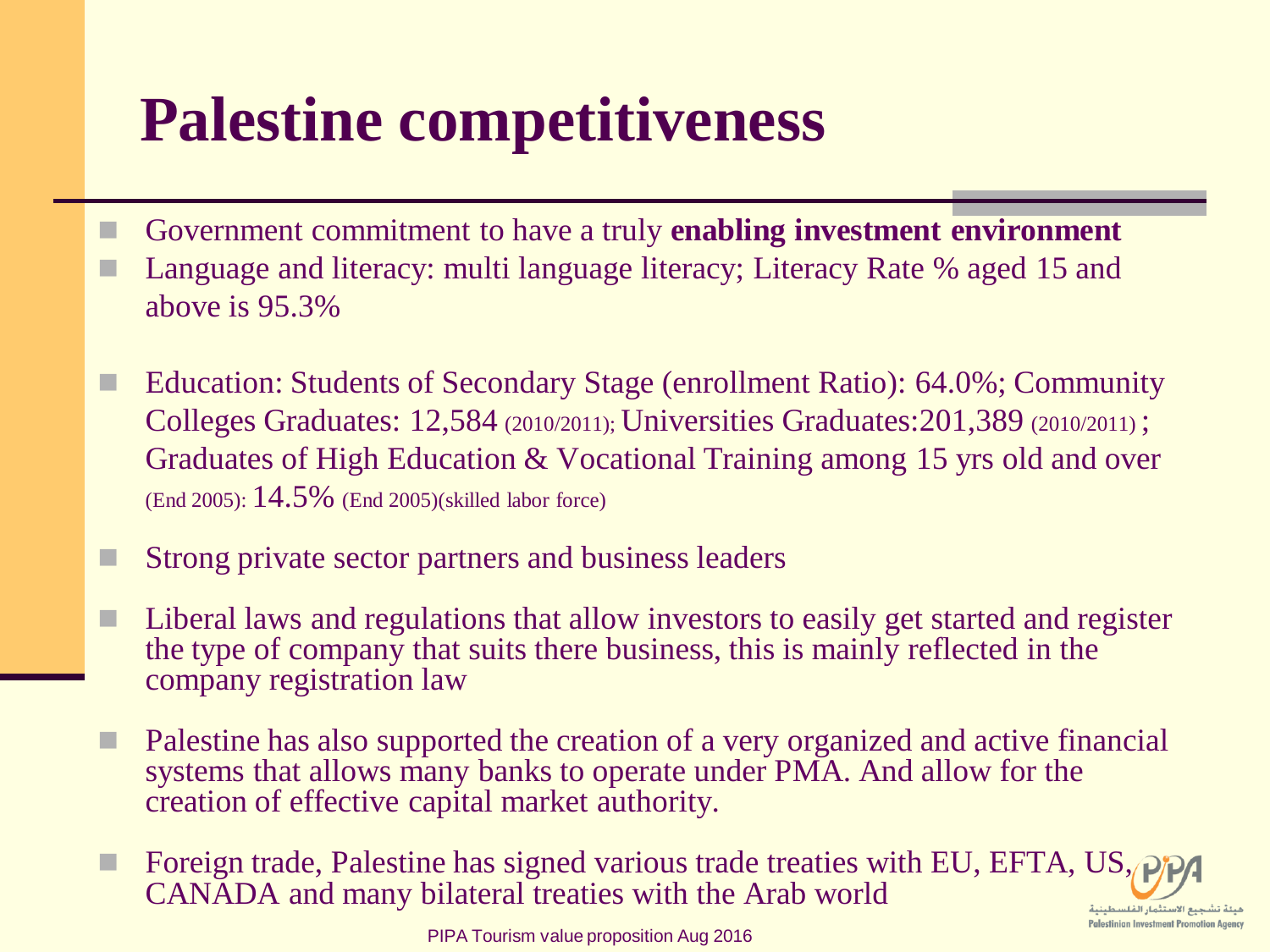## **Role of the Palestinian Investment Promotion Agency "PIPA"**

- PIPA cam from a law in Palestine and its primary function is to assist in the development of a healthy Palestinian investment climate
- Representation of the private sector on PIPA's BoD ensures that private sector considerations and the full support of partnership kept at the forefront

#### Associated tasks include:

- Providing incentives and income tax exemptions to local and foreign investors
- **Enhance investment environments**
- **Develop the Palestinian economy**
- **Public Private Partnership is fully supported by the BoD**
- No discrimination between Local and Foreign investors
- Facilitate investment establishment in Palestine
- **Provide the One-Stop-Shop services to investors**
- **After care services**